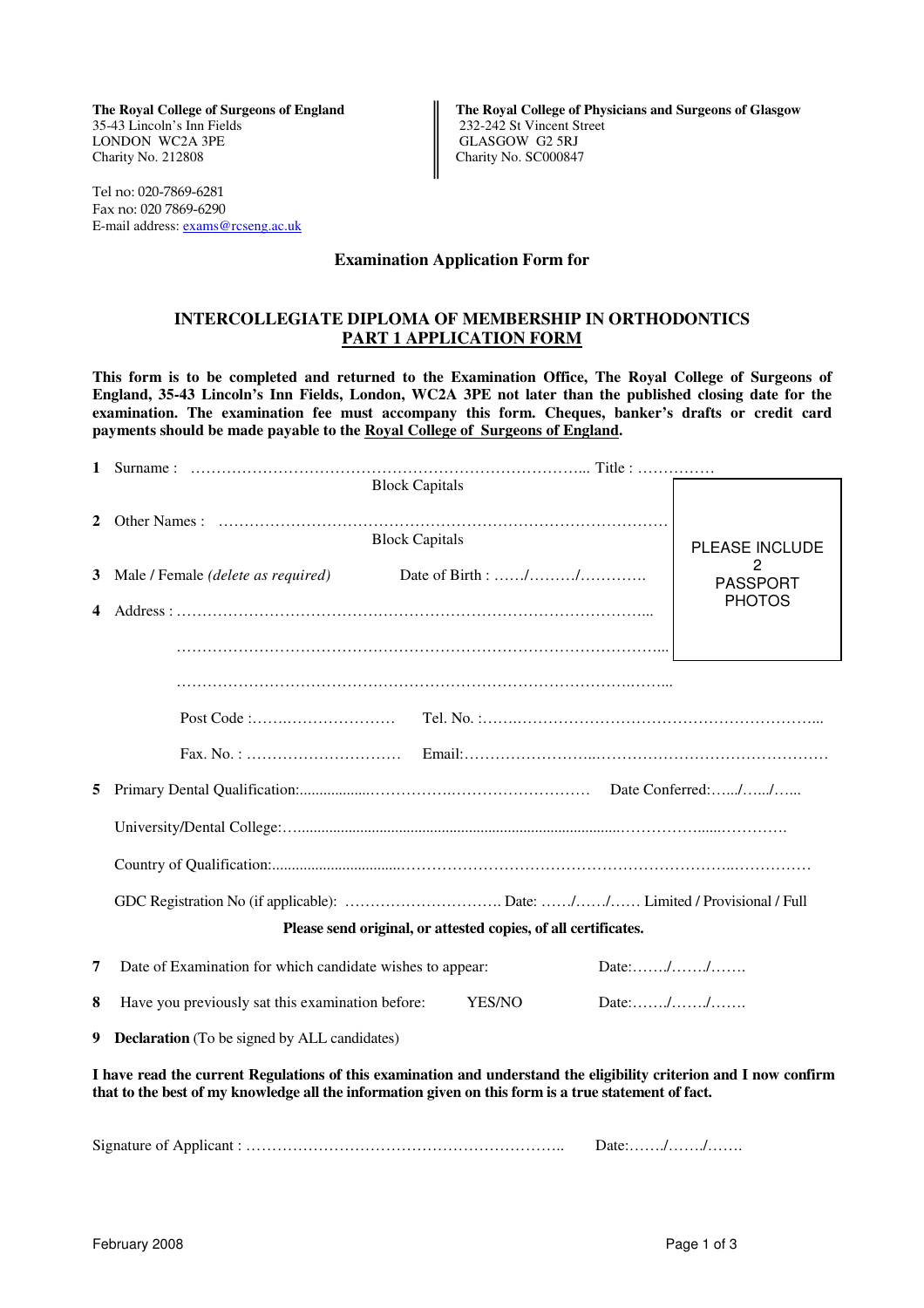Candidates are urged to make sure they are familiar with the Regulations of the Membership Examination. Copies are available from: - The Royal College of Surgeons of England..

# **Method of Payment**

Payment must be made in full by cheque or credit card. For details of current examination fees, please refer to examinations calendar.

| By Cheque                                                                             | Tick the box and enclose a cheque made payable to:<br>'The Royal College Of Surgeons Of England'<br>NB please print candidate name on back of cheque. |  |  |
|---------------------------------------------------------------------------------------|-------------------------------------------------------------------------------------------------------------------------------------------------------|--|--|
| By Credit / Debit Card                                                                | Tick the box and fill in your Credit / Debit Card details below :                                                                                     |  |  |
| I wish to pay by: VISA/MASTERCARD/SWITCH/DELTA/SOLO<br>(Delete where not appropriate) |                                                                                                                                                       |  |  |
|                                                                                       |                                                                                                                                                       |  |  |
| Card No:                                                                              |                                                                                                                                                       |  |  |
| <b>Start Date</b>                                                                     | <b>Expiry Date</b><br>Three digit security numbers: _______<br>(Found on the reverse of your card)                                                    |  |  |
| Switch Card Issue Number:                                                             |                                                                                                                                                       |  |  |
|                                                                                       |                                                                                                                                                       |  |  |
| <b>Examination Date:</b>                                                              | / Month / Year<br>Day                                                                                                                                 |  |  |
| This information will be securely disposed of by the Examinations Department          |                                                                                                                                                       |  |  |

**If you are paying by credit card then this form must accompany your application form which must reach the College by the closing date for applications. Failure to complete any part of this form may result in your application being returned to you.**